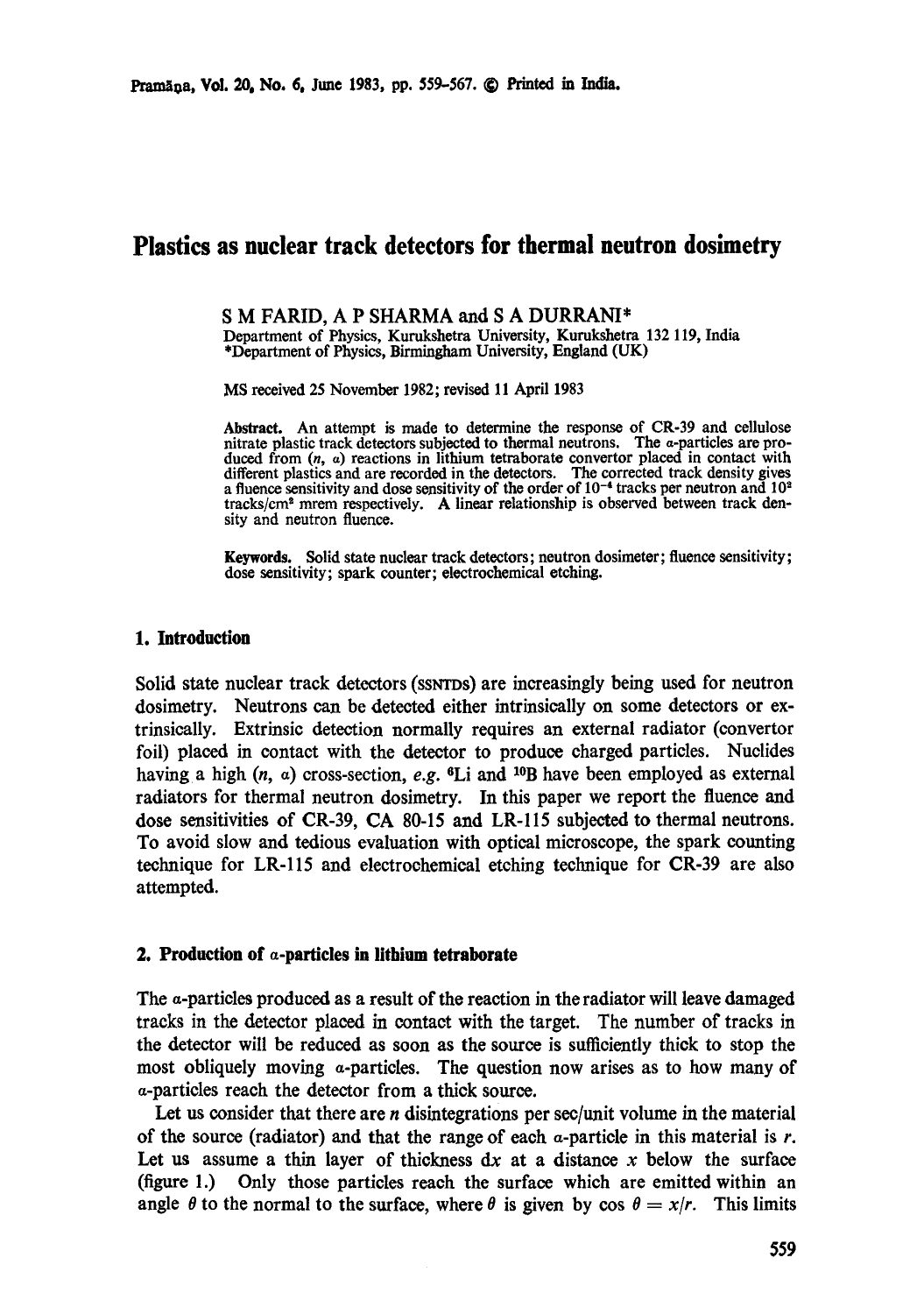

Figure 1. Calculation of a-particle emission from a thick source.

them to a cone of semivertical angle  $\theta$ , which contains a solid angle  $2\pi (1 - \cos \theta).$ 

The number of disintegrations/sec within the layer of thickness dx is *ndx* per unit area. Since the a-particles from these will be distributed over a solid angle of  $4\pi$ , the number from this layer which reach the surface is given by

$$
\frac{2\pi (1-\cos\theta)}{4\pi} n \, dx/ \text{unit area/sec}.
$$

If  $t$  is the thickness of the source, then the total number of  $\alpha$ -particles reaching the surface per second  $n_t$ , is given by

$$
n_t = \frac{1}{2}n \int\limits_0^t \left(1 - \frac{x}{r}\right) \mathrm{d}x
$$

When  $t = r$ ,  $n_t = \frac{1}{4}$  nr/sec/unit area.

No particles reach the surface from layers below  $t = r$ . Thus the number of a-particles which reach the surface of a thick source is just a quarter of the number of disintegrations which take place within a layer of the source one  $\alpha$ -range thick.

Following, the procedure described by Khan *et al* (1976) we have obtained the relationship between track density,  $\rho_T$  and neutron fluence,  $F = \phi t$  as,

$$
\rho_T = 6.65 \times 10^{-4} \text{ F/cm}^2
$$
.

The theoretical and experimental values of track density for different neutron fluencse show good agreement. It may be mentioned that the triton ejected as  $(n, a)$  reaction product does not produce any etchable damage trail (Khan *et al* 1976). But <sup>7</sup>Li which is also ejected as  $(n, a)$  reaction products produce etchable damage trail (Palfalvi 1982). Since the range of <sup>7</sup>Li nuclei in the detectors is very small ( $\sim$  2 $\mu$ m), the tracks produced by <sup>7</sup>Li nuclei will be completely removed due to bulk etching of the detectors under specified etching conditions. Thus their contribution is neglected in determining the track density.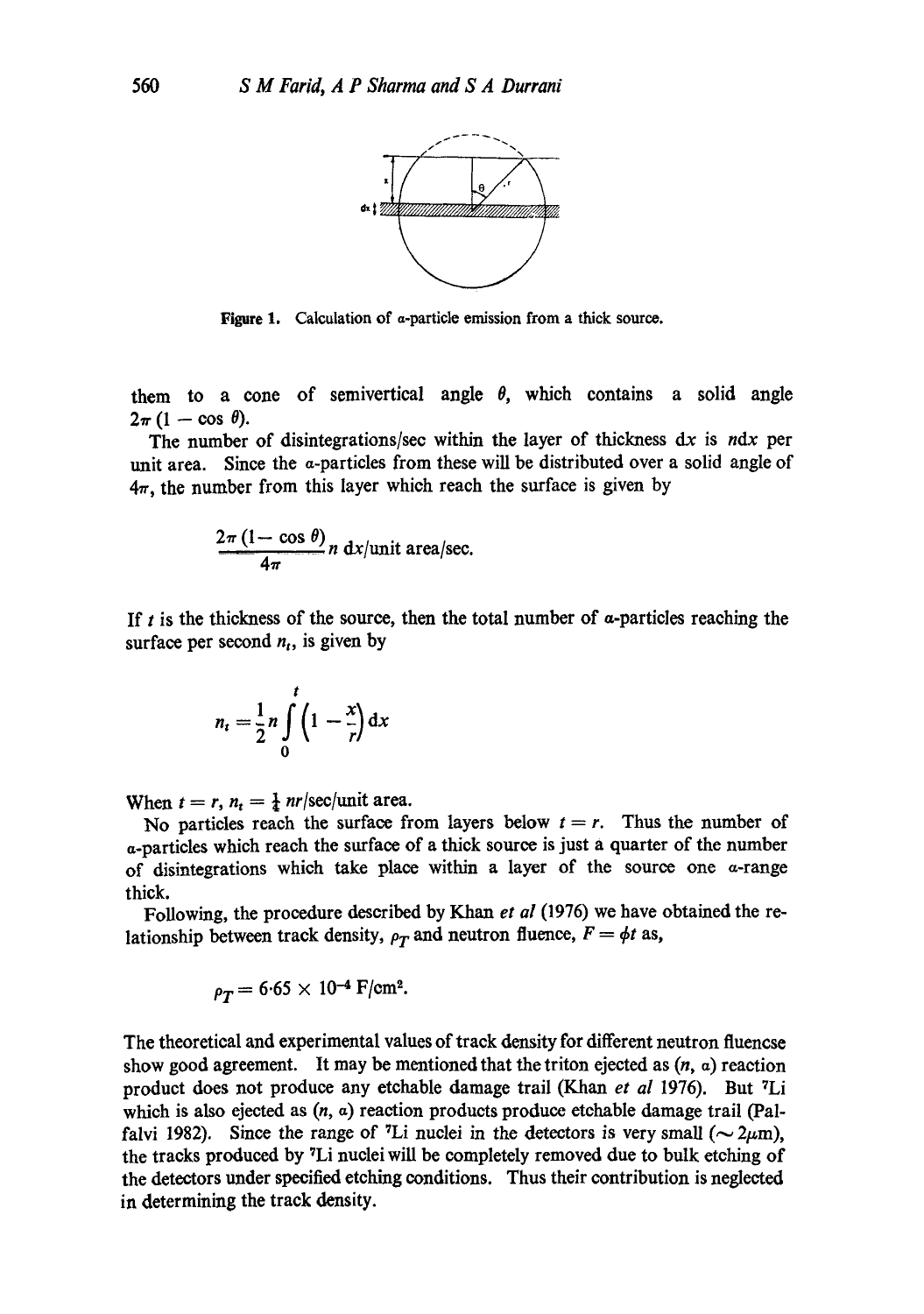### **3. Experimental procedure**

### 3.1 *Irradiation technique*

The plastic foils, CA 80-15 and LR-115,  $(M/s Kodak Pathe, France)$  are cellulose nitrates having chemical composition  $C_6H_8O_9N_2$ . The other plastic is CR-39 (M/s Pershore Mouldings, UK) having chemical composition  $C_{12}H_{18}O_7$ . Thin sheets are cast from allyl diglycol carbonate monomer  $(M/s \text{ Arinor}, \text{Paris})$ . The thermal neutron irradiation facility of Reactor group in Birmingham University (Benitez 1978) is used for the present study. Cellulose nitrate plastic (LR-115) coated with lithium tetraborate ( $Li<sub>2</sub>B<sub>4</sub>O<sub>7</sub>$ ) layer of 15  $\mu$ m thick has been used as convertor foil.

To prevent any scattering of a-particles or decrease in its energy, detector samples are tightly packed together with the external radiator. The samples are then exposed to thermal neutron flux of  $1.4 \times 10^3$  n/cm<sup>2</sup>/sec and to the total fluence ranging from  $2.52 \times 10^6$  to  $4.94 \times 10^8$  n/cm<sup>2</sup>. After irradiation the samples are stored in a refrigerator. The low temperature reduces the probability of track fading, and the enclosed atmosphere keep the background level low.

### 3.2 *Etching technique*

CR-39 ( $\sim$  50  $\mu$ m thick), CA 80-15 ( $\sim$  100  $\mu$ m thick) and LR-115 having a thin ( $\sim$  13  $\mu$ m) layer of intensely red-dyedcellulose nitrate on a thick (100  $\mu$ m) polyester base are used in the present study. Table 1 shows the methods by which a thermal neutron incident on lithium tetraborate can produce  $(n, a)$  interaction. It is observed that the energy of  $\alpha$ -particles produced ranges from 1.5 to 2.05 MeV. It is therefore necessary to determine the optimum etching condition beforehand for different plastics irradiated with a-particles of different energies. A gold-covered  $241$ Am source is used to irradiate the plastics. The  $\alpha$ -particle energy is varied by covering the source with Mylar foils of different thickness. The energy of a-particle is always determined by the surface barrier detector. Plastic samples are irradiated with  $\alpha$ -particles in the range 1.5 to 4.1 MeV. Track density is determined by etching the sample in 6 M NaOH solution at 60°C for different intervals of time. The plots of track density versus etching time for a-particles of different energies reveal that almost  $100\%$  of the tracks are etched in different plastics under the following etching conditions: CR-39: 3 hr etching in 6 M NaOH at 60°C. CA-80-15: 15 min etching in 6 M NaOH at 60°C. LR-115: 100 min etching in 6 M NaOH at 60°C.

| Reaction                                                                          | Energy of $\alpha$ -particles<br>(MeV) | Relative<br>probability | Cross-section<br>(barns) |
|-----------------------------------------------------------------------------------|----------------------------------------|-------------------------|--------------------------|
| <sup>6</sup> Li( <i>n</i> , $\alpha$ ) <sup>8</sup> H                             | 2.05                                   | $1 - 00$                | $940 + 4$                |
| ${}^{10}B(n, a)$ <sup>7</sup> Li<br>${}^{10}B(n, a)$ <sup>7</sup> Li <sup>*</sup> | 1.78<br>1.50                           | $0.064$ )<br>0.936 )    | $3837 + 9$               |

**Table 1, The** possible (n, a) interactions in lithium tetraborate.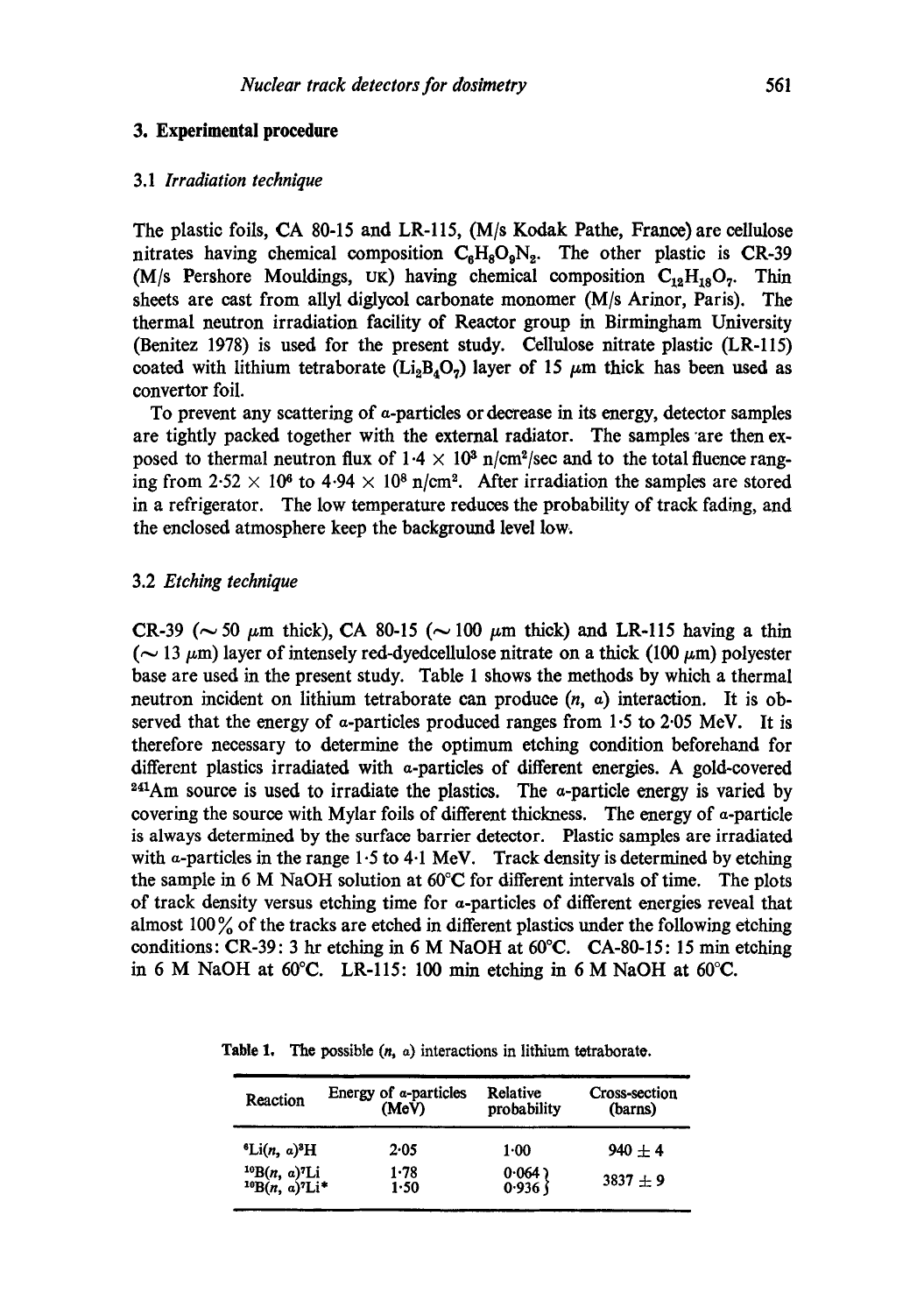# **4, Results and discussion**

# 4.1 *Track density for different neutron fluences*

Samples of CR-39 irradiated with thermal neutrons to various fluenees are etched in 6 M NaOH for 3 hrs and then washed and dried. The track density is measured with an optical microscope for about ten samples and the average value is noted. Similar procedure is adopted for track density measurement in CA 80-15 and LR-115 exposed to neutrons. The average value of track density corresponding to each neutron fluenee is noted for different plastics.

# 4.2 *Track density due to epithermal neutrons*

To find the contribution from epithermal neutrons, the plastic samples covered with 0.75 mm thick cadmium foil are exposed to thermal neutrons for 98 hrs. After irradiation the samples are etched in 6 M NaOH for the required time. The track density for different plastics is measured with optical microscope. The epithermal neutron contribution for other fluenees are calculated from this value.

# 4.3 *Background*

Unirradiated plastie samples are etched in 6 M NaOH at 60°C. The track density for each plastic is determined. These values agree with those obtained by others (Dutrannois and Tuyn 1976; Baroni 1976; Benton 1979).

## 4.4 *Conversion factors from fluence to dose equivalent*

The conversion factors from fluenee to dose equivalent are given in NCRP Report No. 38 for specific neutron energies. A table of the dose equivalent values is given by Hankins (1977), and these values are used in our calculations.

## 4.5 *Response of the detectors*

The corrected track density is determined by subtracting the background and epithermal neutron contribution from the average track density. Figure 2 shows **the** 



**Figure 2. The relation between the track density and the neutron fluence.**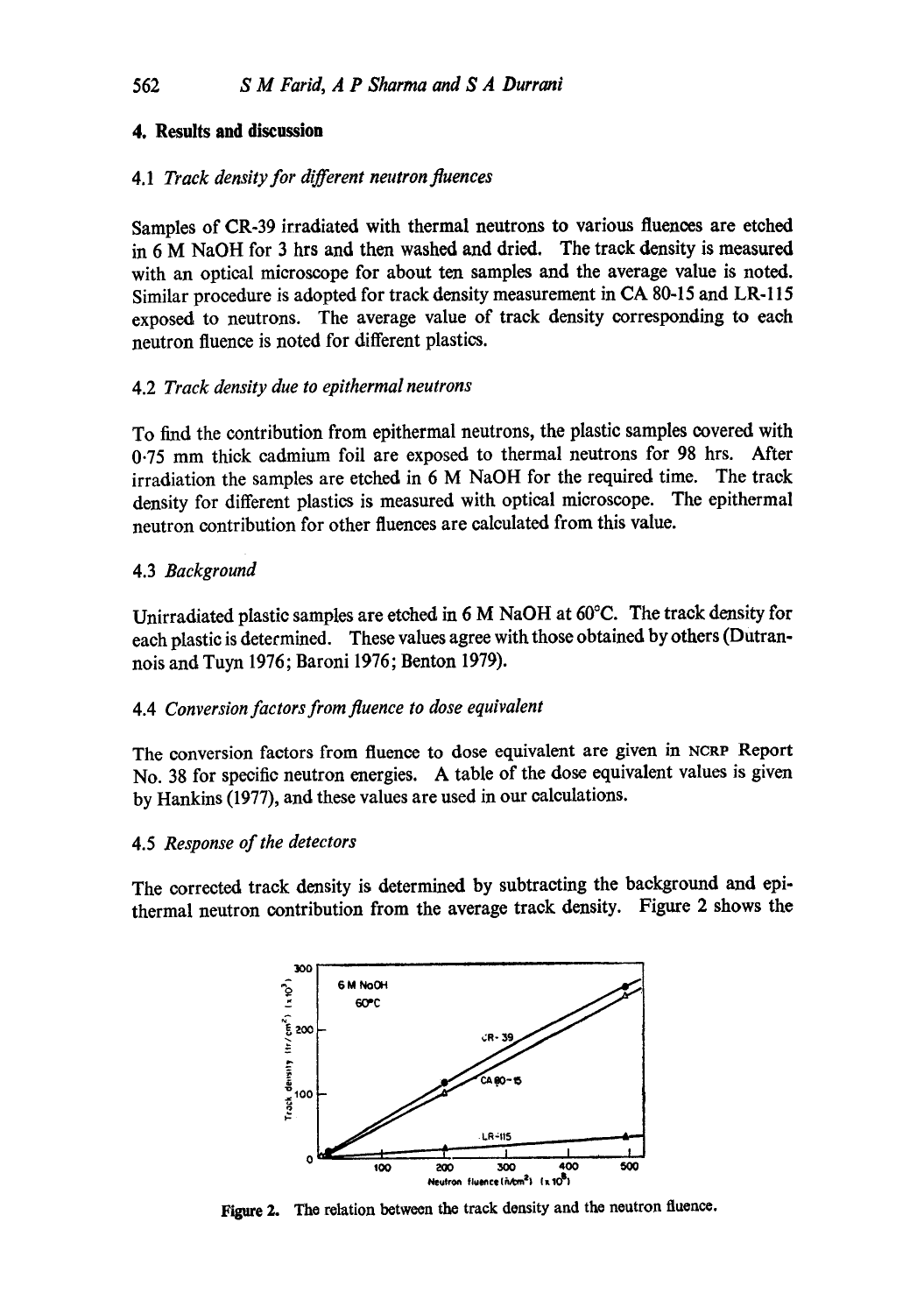relation between track density as a function of neutron fluenee for CR-39, CA 80-15 and LR-115 respectively. This linear relationship can be used as calibration curve for neutron fluence ranging from  $10^8$  to  $10^8$  n/cm<sup>2</sup> for CR-39 and CA 80-15. However, in LR-115 this linearity starts from a fluence of  $10<sup>7</sup>$  n/cm<sup>2</sup>. Due to difficulties associated with the neutron irradiation arrangement it is not possible to irradiate the samples with neutron fluences higher than  $4.94 \times 10^8$  n/cm<sup>2</sup>. These detectors are not used at higher fluence so as to avoid overlapping of etched tracks.

The fluence (tracks/neutron) and dose sensitivities (tracks/ $\text{cm}^2$  mrem) are also calculated for each detector to compare the neutron sensitivity of ssyros. These sensitivities of different plastics for neutron fluence of  $4.94 \times 10^8$  n/cm<sup>2</sup> is tabulated in table 2. The relation between neutron fluenee and sensitivity is shown in figure 3. The fluenee sensitivity varies at low neutron fluenees but remains approximately constant after the neutron fluence of about  $2.02 \times 10^8$  n/cm<sup>2</sup>. But one would expect a constant value of sensitivity for all fluenees. It will be interesting to observe whether the sensitivity actually varies at low fluenees or whether this variation is due to experimental errors.

| Detector                                      | $CR-39$                                        | CA 80-15                                                                              | LR-115                             |
|-----------------------------------------------|------------------------------------------------|---------------------------------------------------------------------------------------|------------------------------------|
| Average track<br>density $(tr/cm2)$           | $(2.8 \pm 0.04) \times 10^5$                   | $(2.67 \pm 0.03) \times 10^5$                                                         | $(3.43) \pm (0.08) \times 10^4$    |
| Background track<br>density $(tr/cm2)$        | $150 + 7$                                      | $100 + 6$                                                                             | $55 + 4$                           |
| to epithermal neu-<br>trons $(tr/cm2)$        | Track density due $(1.6 \pm 0.04) \times 10^4$ | $(1.46) \pm (0.02) \times 10^4$                                                       | $(2.83) \pm (0.08) \times 10^3$    |
| Corrected track<br>density $(tr/cm2)$         |                                                | $(2.64 \pm 0.05) \times 10^5$ $(2.53) \pm (0.05) \times 10^5$                         | $(3.15) \pm (0.08) \times 10^4$    |
| (tr/neutron)                                  |                                                | Fluence sensitivity $(5.34 \pm 0.1) \times 10^{-4}$ $(5.12) \pm (0.1) \times 10^{-4}$ | $(0.64) \pm (0.02) \times 10^{-4}$ |
| Dose sensitivity<br>(tr/cm <sup>2</sup> mrem) |                                                | $(5.11) \pm (0.1) \times 10^2$ $(4.99) \pm (0.1) \times 10^2$                         | $(0.60) \pm (0.01) \times 10^2$    |

**Table** 2. Fluence sensitivity and dose sensitivity of different detectors.

neutron fluence =  $4.94 \times 10^8$  n/cm<sup>2</sup>



Figure 3. Variation of sensitivity with neutron fluence.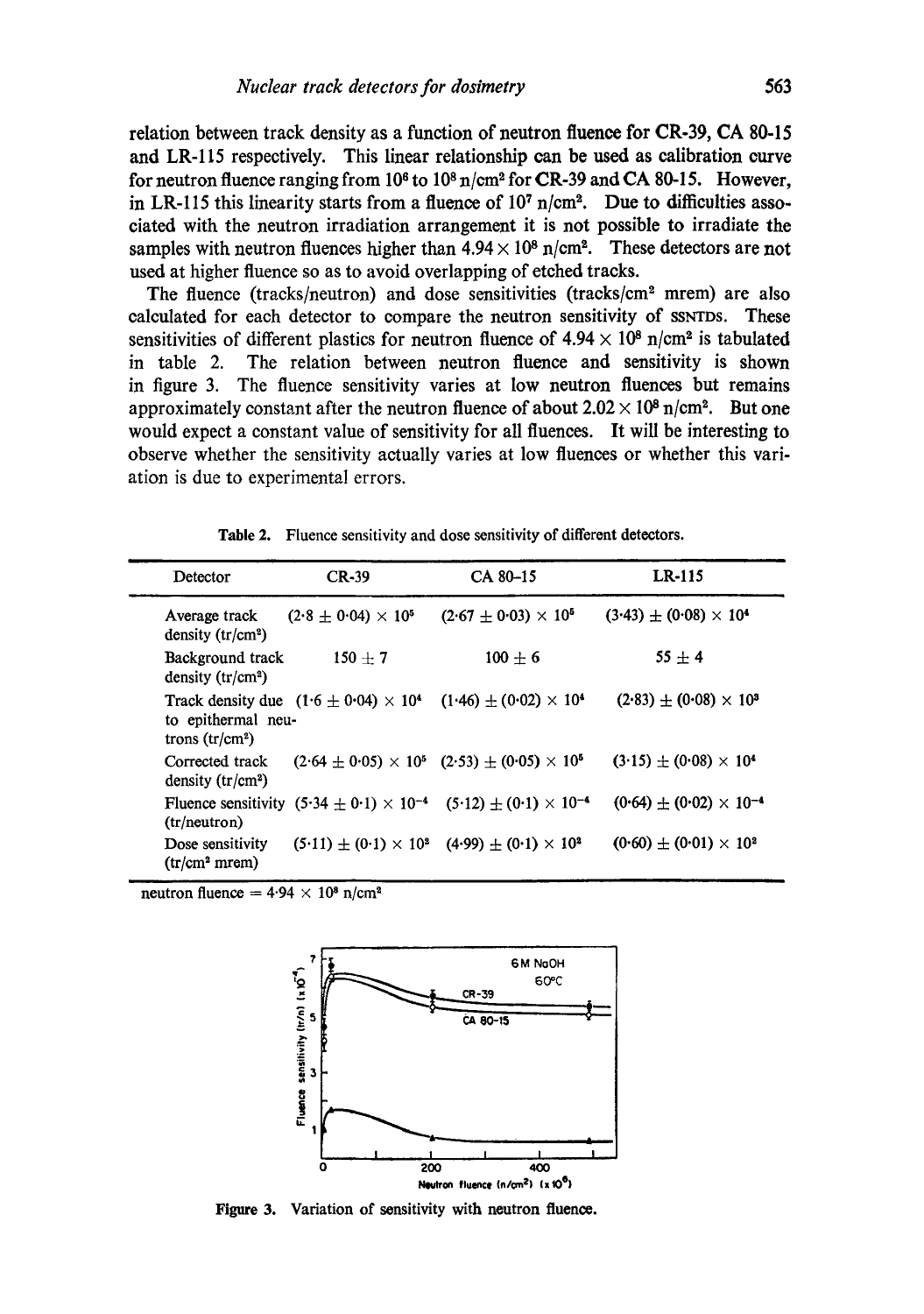The sensitivities of normal LR-115, CA 80-15 and CR-39 plastic detectors (Lotz *et al* 1976; Garcia *et al* 1979; A1-Najjer *et al* 1979) for fast neutron dosimetry using intrinsic detection technique are  $\sim 10^{-6}$  tracks/n,  $\sim 10^{-5}$  tracks/n and  $\sim 10^{-4}$  tracks/n respectively. Typical sensitivity (Spurny and Turek 1976) for thermal neutron dosimetry using  $(n, a)$  reaction is  $\sim 10^{-5}$  tracks/n. The present study shows that the fluence sensitivity is  $\sim 10^{-4}$  tracks/n. The dose sensitivity is found to be  $\sim 10^{2}$  $tracks/cm<sup>2</sup>$  mrem which is reasonably good. The results indicate that the fluence and dose sensitivities of CR-39 are higher than other detectors. This makes CR-39 together with lithium tetraborate as external radiator an excellent candidate for thermal neutron dosimetry having excellent sensitivity.

#### **5. Automatic measurement of tracks**

To avoid the slow and tedious process of track density measurement with optical microscope, the jumping spark counter proposed by Cross and Tommasino (1970) is used for LR-115. For CR-39, the electrochemical etching (ECE) technique (Tommasino and Armellin 1973) where the tracks in solid dielectrics are enlarged to macroscopic sizes so that there is no need for an optical microscope.

### 5.1 *The spark counting*

Samples of strippable LR-115 are placed tightly in contact with lithium tetraborate foils and irradiated with thermal neutrons for 3 hrs. After irradiation the samples are etched in 6 M NaOH at 60°C for 100 min, washed and dried.

The spark counter available in the SSNTD laboratory of Birmingham University (Malik and Durrani 1974) is used for track density measurements. The background tracks are determined by etching unirradiated samples of LR-115 for 100 min in 6M NaOH at 60°C. The spark of each sample is then counted. The average background spark density is 42  $\pm$  3. The corrected spark density (spark counts/cm<sup>2</sup>), fluence sensitivity and dose sensitivity are tabulated in table 3.

The average track density obtained by optical microscope for normal (non-strippable) LR-115 and strippable LR-115 are  $2.57 \times 10^3$  and  $1.13 \times 10^3$  respectively for the same fluence,  $F = 1.51 \times 10^7$  n/cm<sup>2</sup>. The average spark density of strippable LR-115 is  $1.07 \times 10^3$  giving a spark counting efficiency\* of 0.94. This large difference may be due to following reasons. The thickness of sensitive layer is  $\sim$ 15  $\mu$ m in strippable LR-115. This thickness is greater than that of nonstrippable LR-115

| Sample   | Corrected track<br>density $(tr/cm2)$ | <b>Fluence Sensitivity</b><br>(tr/n) | Dose sensitivity<br>(tr/cm <sup>2</sup> mrem) |
|----------|---------------------------------------|--------------------------------------|-----------------------------------------------|
| Sample 1 | $1.10 \times 10^{3}$                  | $0.72 \times 10^{-4}$                | $72-8$                                        |
| Sample 2 | $1.05 \times 10^{3}$                  | $0.69 \times 10^{-4}$                | 69.5                                          |

**Table** 3. Response of LR-115 (strippable).

Neutron fluence =  $1.51 \times 10^{7}$  n/cm<sup>2</sup>; Counting voltage = 550V

\*Spark counting efficiency  $\eta = N_s/N_0$  where  $N_s$  is the corrected spark counting density and  $N_0$ is track density obtained by optical microscope.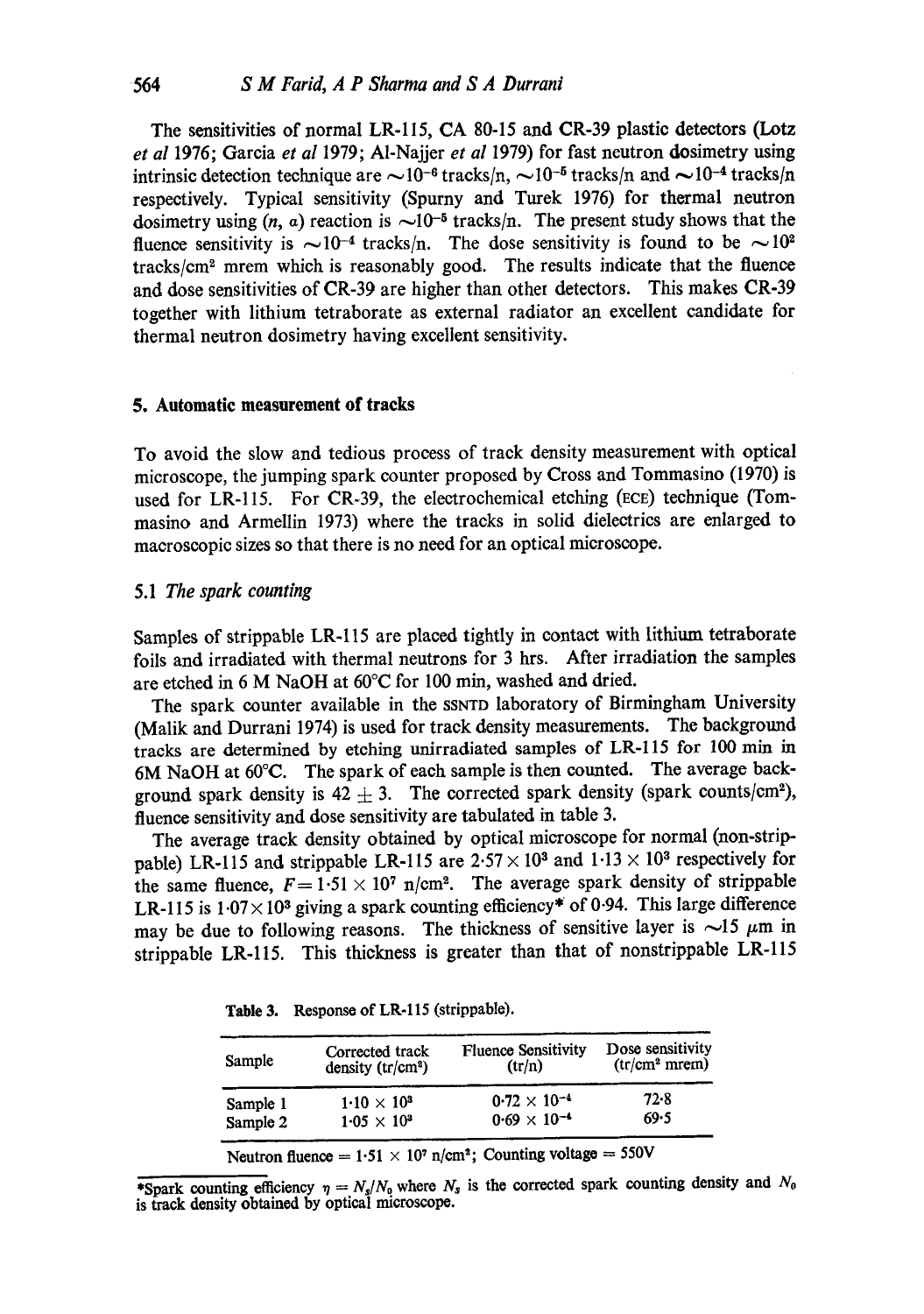which is  $\sim$ 13  $\mu$ m. Thus, a greater number of low energy *a*-particles fails to produce etch through tracks in strippable LR-115. The strippable LR-115 have a lower registration efficiency than nonstrippable LR-115. Somogyi *et al* (1978) have reported that the track counting under optical microscope on normal LR-115 films, exposed to soil radon gas and etched down to a 5  $\mu$ m residual thickness, gives a typical track density of about  $300$  tracks/cm<sup>2</sup> day. In strippable films, this counting is about 150 tracks/cm<sup>2</sup> day. Lotz et al (1976) also used normal and strippable LR-115 for fast neutron dosimetry. The microscopic observation in normal LR-115 shows a fluence sensitivity of  $\sim 10^{-6}$  tracks/n while the spark counting in strippable LR-115 gives a fluence sensitivity of  $\sim 10^{-7}$  tracks/n. These experimental results also show the lower registration efficiency of strippable LR-115 films.

For strippable LR-115 the track density obtained by spark counting is less than that obtained by microscopic observation. This is simply due to the loss of counts when samples are spark-counted. When high voltage is applied in preliminary run there are several sparks per hole and large areas orAl electrode are evaporated. Some areas in the electrodemay become insulated electrically from the voltage source before all the insulator tracks in these areas have been cleaned out, thus subsequently giving a lower total when the tracks are counted at lower counting voltage. The final reason  $is<sup>*</sup>$  the loss of counts arising from overlap of holes in A1 electrodes around track holes at high track density. Somogyi *et al* have also observed a similar decrease in the spark counting efficiency with the increase of track density in normally incident 2.1 MeV a-particle in strippable LR-115 films.

#### 5,2 *The electrochemical etching*

The ECE is obtained whenever the damage track detectors are stressed by a.c. electric field during chemical etching. The experimental set-up of Birmingham University is used. The description and operation technique of the apparatus is reported by Durrani and A1-Najjar (1980).

Samples of CR-39 in contact with  $Li<sub>2</sub>B<sub>4</sub>O<sub>7</sub>$  are irradiated with thermal neutrons for 3 hrs. In the present experiment, the duration of pre-etehing in 6 M NaOH at  $60^{\circ}$ C is 6 hrs followed by ECE for 6 hrs. The following values of the electrical parameters are used in the experiment.

Electric field: 20 kV/cm, frequency: 15 kHz, normaletehing: 6 hrs, the etching being carried out at  $60^{\circ}\text{C}$  in 6 M NaOH. The ECE is continued up to 16 hrs in steps of 2 hrs. Each time the number of spots are counted on the screen of the Microfiche reader.



Figure 4. Variation of track density with ECE time for  $\alpha$ -particle tracks in CR-39.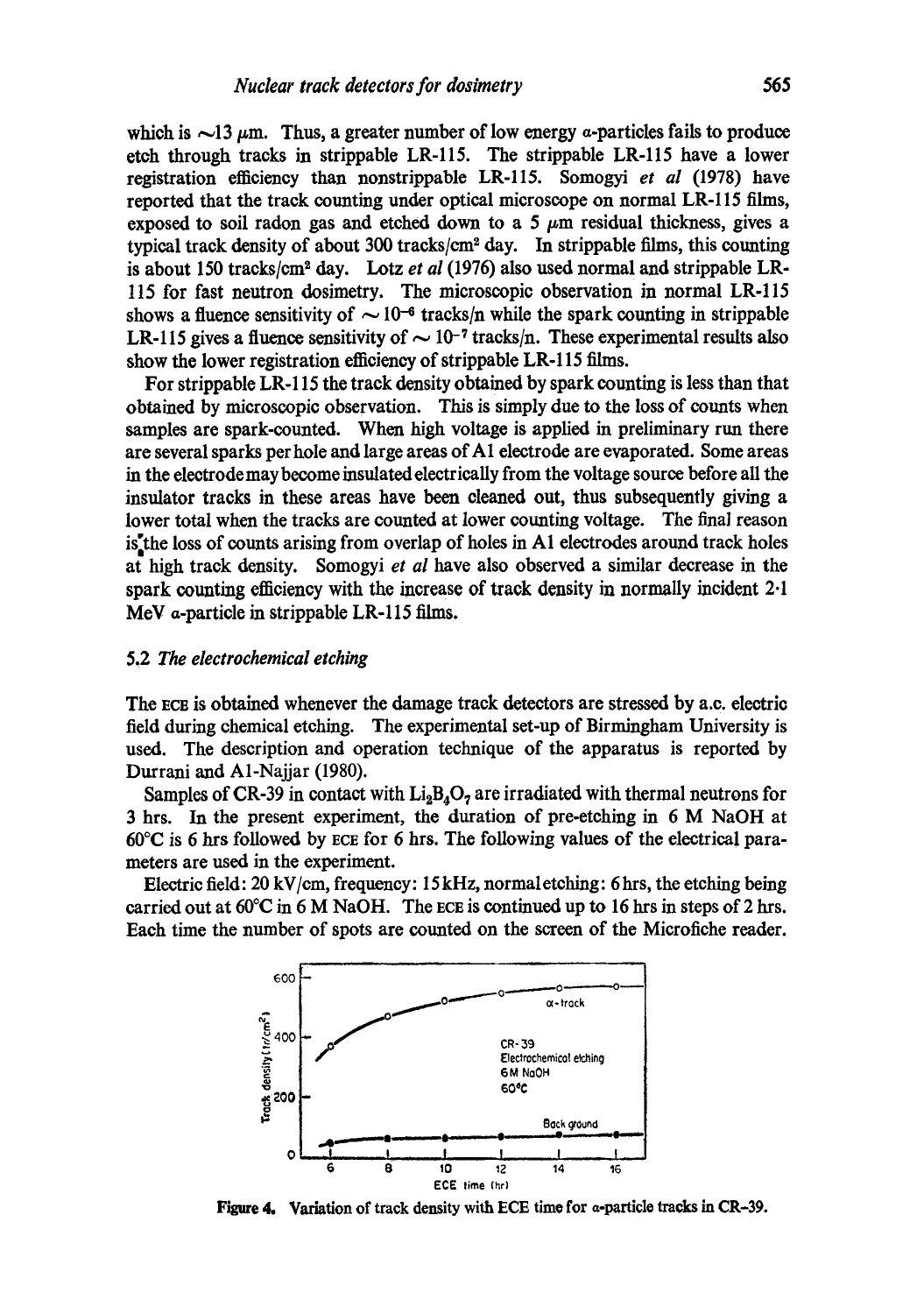| Table 4. |  | Response of CR-39. |
|----------|--|--------------------|
|----------|--|--------------------|

| Thermal neutron fluence $(n/cm^2)$<br>Density of normal etched tracks (tr/cm <sup>2</sup> ), $\rho_N$ | $1.51 \times 10^{7}$<br>$1.14 \times 10^{4}$ |
|-------------------------------------------------------------------------------------------------------|----------------------------------------------|
| Density of ECE tracks (tr/cm <sup>2</sup> ), $\rho_F$                                                 | 494.7                                        |
| ECE sensitivity (spots/n)                                                                             | $3.27 \times 10^{-5}$                        |
| Dose sensitivity (spots/cm <sup>2</sup> mrem)                                                         | 31.5                                         |
| ECE efficiency, $\eta = \rho_F/\rho_N$                                                                | $4.3\%$                                      |

Normal chemical etching  $= 6$  hrs. ECE  $= 16$  hrs.

The variation of track density with ECE time and variation of background are shown in figure 4. A saturation tendency can be dearly recognized. The fluence sensitivity and dose sensitivity are presented in table 4. It is noted that the fluenee sensitivity for ECE is  $\sim 10^{-5}$  while that for microscopic measurement is  $\sim 10^{-4}$ . This decrease is due to the fact that when high fluenee is used the ECE track density it high and the etched spots become very close to each other and many tracks will nos have a chance to produce treeing and thus to develop etch spots, because they may be lying between nearby tracks where treeing has already started. Tracks in these positions are shielded from the electric-field. Thus the growth of the electric tree number is slowed down. AI-Najjar and Durrani (1980) have shown that only a few % of the normally etched tracks produce spots after ECE. In the present experiment the efficiency is  $\sim 4\%$ . The ECE track-spot efficiency can be improved by proper choice of pre-etching condition and optimizing the dose. The other factor which affects the fluence sensitivity is the high background spots. This background can be attributed respectively to  $\alpha$ -exposure from radon during the detector shelf-life, surface defects and contaminants introduced during manufacturing process (Tommasino 1979). The background can be reduced (i) by using plastics with smooth surface (ii) by applying field strength as low as possible for ECE and (iii) by covering both sides of CR-39 with polyethylene coating.

### **6. Conclusion**

As a final comment the experiments done and results obtained so far give important and encouraging information that will form the basis of future work on this type of neutron dosimeter. More experiments and data are required before it can be realized that a personnel neutron dosimeter can be constructed by extrinsic detection in SSNTDS.

#### **References**

AI-Najjar S A R, Bull R K and Durrani S A 1979 *Nucl. Tracks* 3 183 A1-Najjar S A R and Durrani S A 1980 *Nucl. Tracks.* 3 169 Baroni G 1976 *Prec. 9th Int. Conf. SSNTDs,* Munchen 2 124 Bonitoz F O 1978 *Nuclear Tracks* M. S. Thesis, Birmingham University Benton E V 1979, *Prec. lOth Int. Conf. SSNTDs,* France I 469 Cross G and Tommasino L 1970 *Rad. Effects* 5 85 Dutrannois J and Tuyn J W 1976 *Prec. 9th Int. Conf. SSNTDs* Munchen 2 953